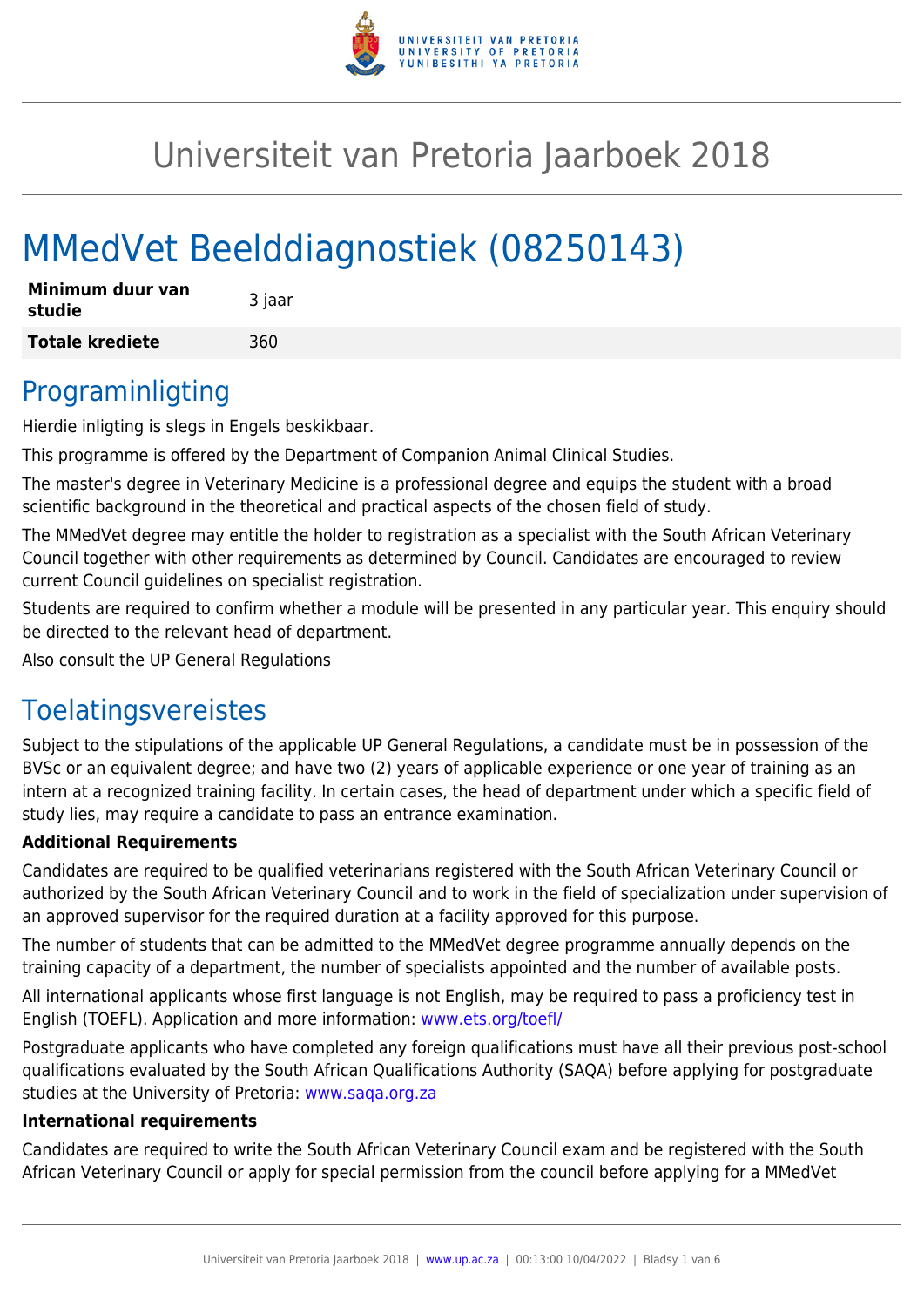

### degree. For application email: [exams@savc.org](mailto:exams@savc.org)

International students have to ensure they are aware of all aspects pertaining to them to study at the University of Pretoria which can be found at [www.up.ac.za/isd](http://www.up.ac.za/isd) .

# Addisionele vereistes

Candidates are required to be qualified veterinarians registered with the South African Veterinary Council or authorized by the South African Veterinary Council and to work in the field of specialization under supervision of an approved supervisor for the required duration at a facility approved for this purpose.

The number of students that can be admitted to the MMedVet degree programme annually depends on the training capacity of a department, the number of specialists appointed and the number of available posts.

## Ander programspesifieke inligting

Specific prerequisites for the programme: BVScHons with the following modules: ANG 774 Anatomy and three of the following depending on specie bias:

- DIM 781 Radiology: Dogs and cats
- DIM 782 Non-radiological diagnostic imaging of dogs and cats
- DIM 783 Radiology: Horses
- DIM 784 Non-radiological diagnostic imaging of horses
- GEN 703 Equine medicine
- GEN 707 Small animal medicine

### Eksamens en slaagvereistes

Also consult the applicable General Regulations.

#### **Conferment of the degree**

The MMedVet is conferred by virtue of completion of a minimum of 90 weeks of clinical training, examination in specialist module, and a mini-dissertation

#### **Examinations**

The examination(s) in the specialist field of study may only be taken on completion of the minimum clinical training.

The nature and duration of the specialist module's examination(s), which will test fully the theoretical knowledge as well as the practical skills of the student, is determined by the head of department in which the chosen field of study is offered.

A minimum examination mark of 50% is required in each of the theoretical and practical and oral sections of the specialist module.

Students who intend applying for membership of a specialist college abroad later on, should bear in mind that many of these colleges require a minimum examination mark and a final mark of at least 60% for admission.

### **Navorsing**

#### **Mini-dissertation**

(Also consult the General Regulations)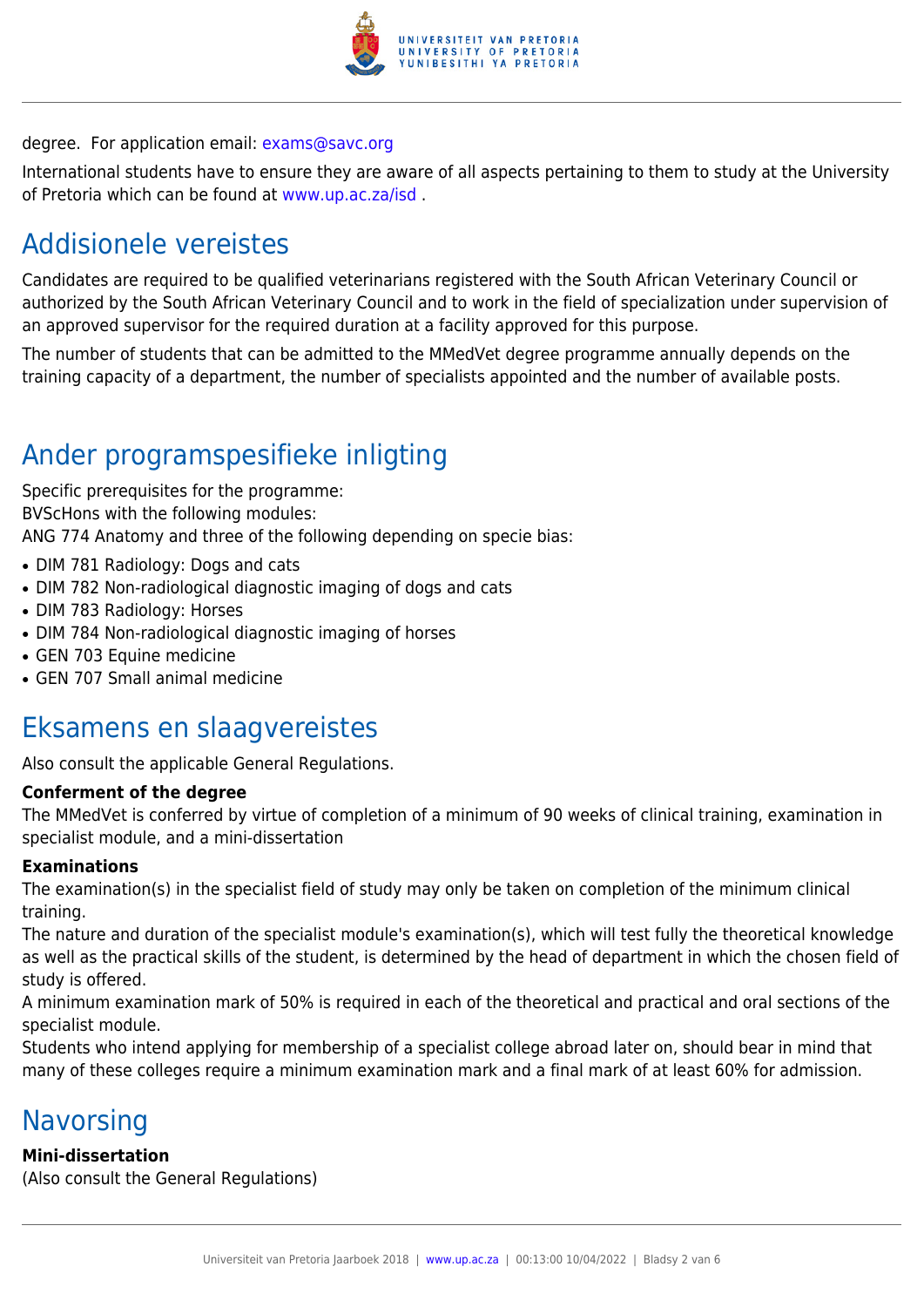

A student must submit a mini-dissertation, which deals with the particular field of specialization. A mini-dissertation is based on a research project or related research projects (which need not be original), planned and written down by the student within the theme of the chosen specialization. (Assistance with statistical processing, applied specialised procedures, etc. is allowed, but must be acknowledged.) The student may use appropriate research done previously, to add to the writing of the mini-dissertation. Earlier, related publications by the student may be bound with the mini-dissertation, but may not substitute the complete text of the mini-dissertation. Publications that are submitted, must be rounded off by means of an extensive introduction, materials, and information concerning methods and a discussion of the results. The minidissertation will be evaluated by an external examiner, who may not necessarily attend the final examination. The average of the separate marks awarded by all the examiners, constitutes the final mark for the minidissertation. The minimum pass mark is 50%. A student who has failed may be permitted by the Dean, on the recommendation of the head of department concerned, to submit an amended mini-dissertation for final adjudication.

# Slaag met lof

In order to obtain the degree with distinction, a minimum final mark of 75% is required for the field of specialization and the mini-dissertation.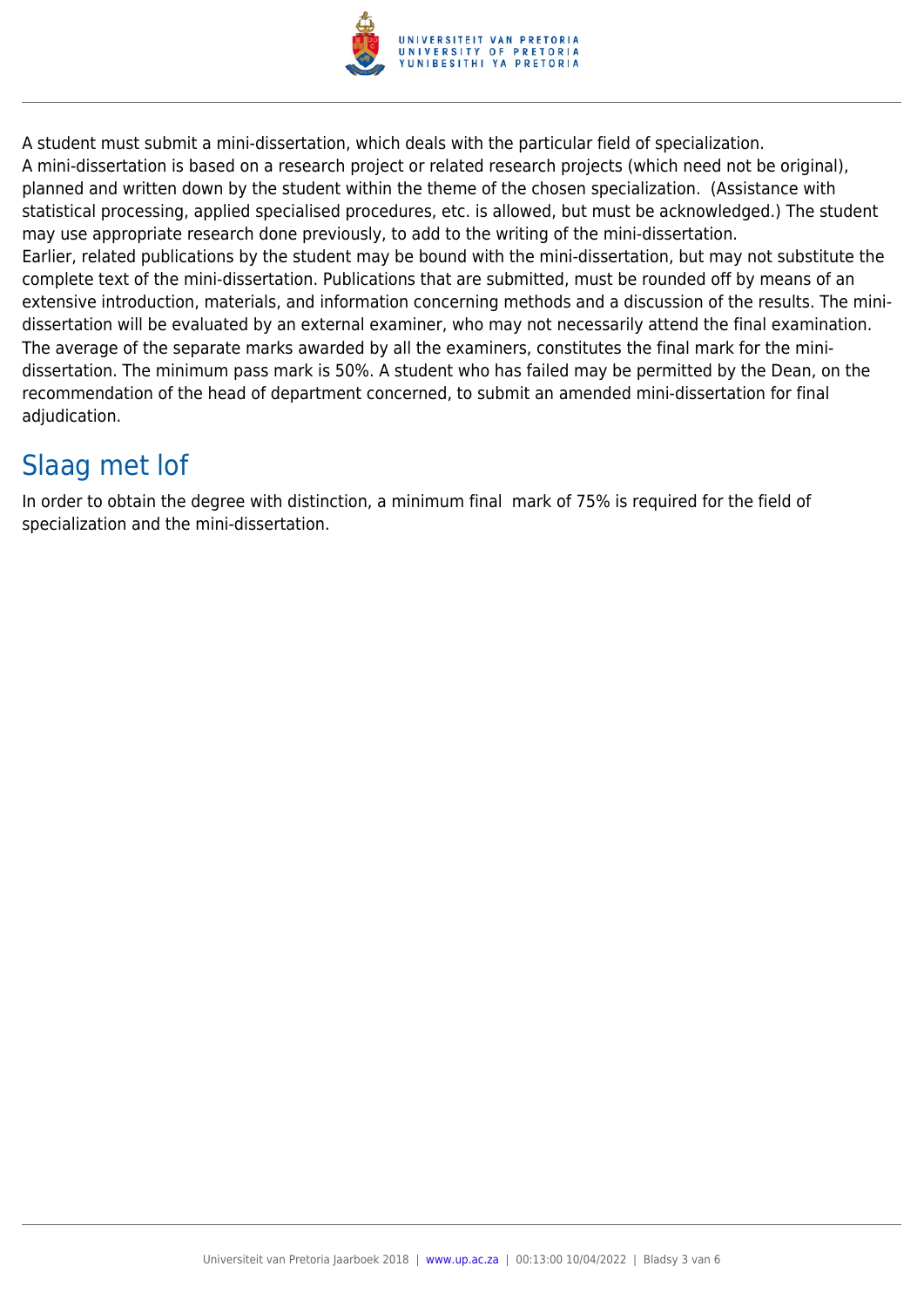

### Kurrikulum: Jaar 1

**Minimum krediete: 1**

### **Fundamentele modules**

### **Research methodology 813 (VRM 813)**

| <b>Modulekrediete</b> | 0.00                            |
|-----------------------|---------------------------------|
| Onderrigtaal          | Module word in Engels aangebied |
| <b>Departement</b>    | Veterinêre Tropiese Siektes     |
| Aanbiedingstydperk    | Semester 1 en Semester 2        |

#### **Module-inhoud**

\*Hierdie inligting is slegs in Engels beskikbaar.

A web-based introductory module in research methodology that includes planning and undertaking a research project or clinical trial, collecting and analysing data, scientific writing, and enabling preparation and presenting of a research protocol.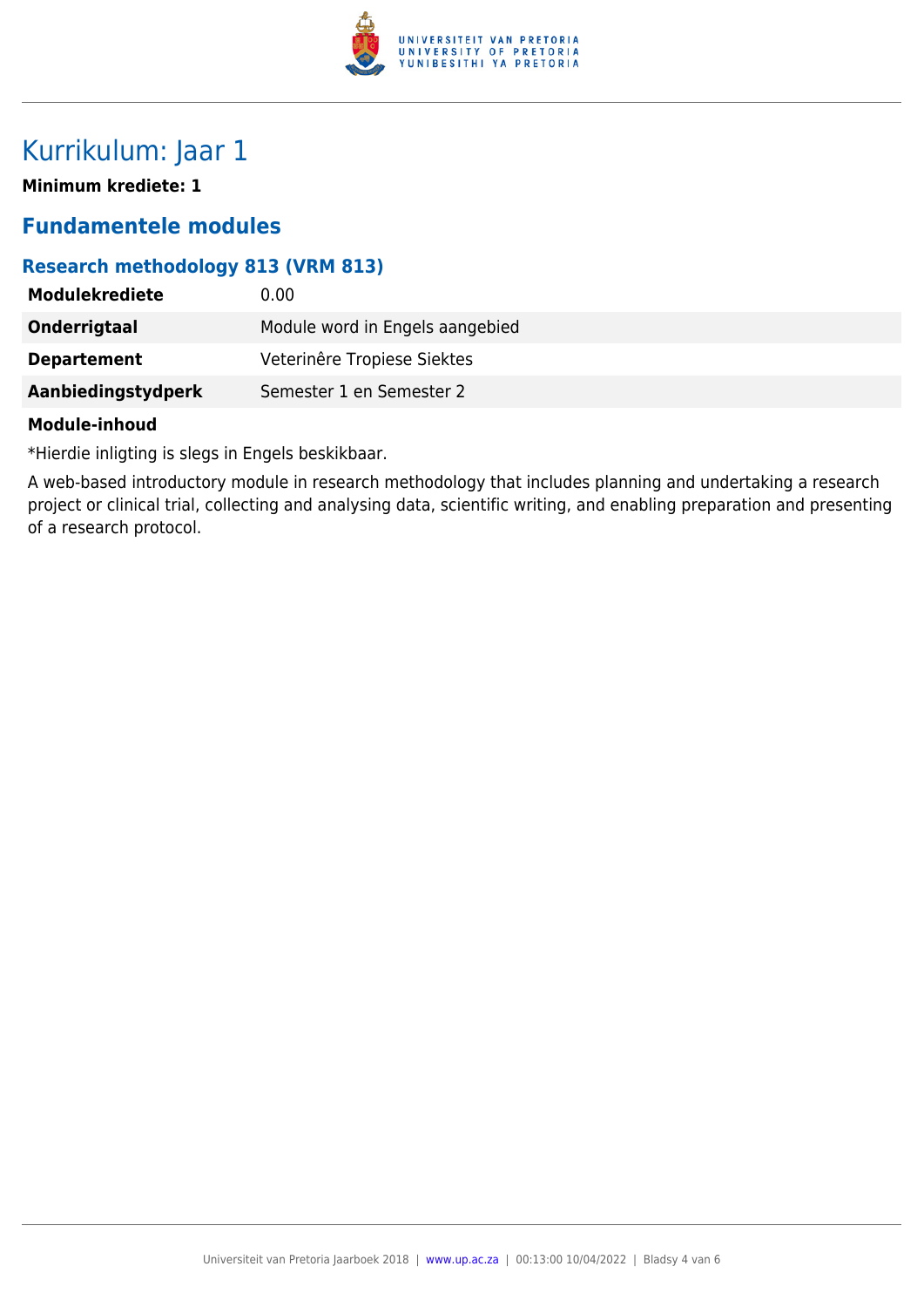

## Kurrikulum: Jaar 2

**Minimum krediete: 270**

### **Kernmodules**

#### **Beelddiagnostiek 870 (DIM 870)**

| <b>Modulekrediete</b> | 270.00                          |
|-----------------------|---------------------------------|
| <b>Voorvereistes</b>  | Geen voorvereistes.             |
| Onderrigtaal          | Module word in Engels aangebied |
| <b>Departement</b>    | Geselskapsdier Kliniese Studies |
| Aanbiedingstydperk    | Jaar                            |

#### **Module-inhoud**

\*Hierdie inligting is slegs in Engels beskikbaar.

Advanced study of small and large animal radiography, radiology, ultrasonography, scintigraphy, magnetic resonance imaging and computed tomography: with a view to specialisation.

Literature study and a minimum of 90 weeks practical work are also required.